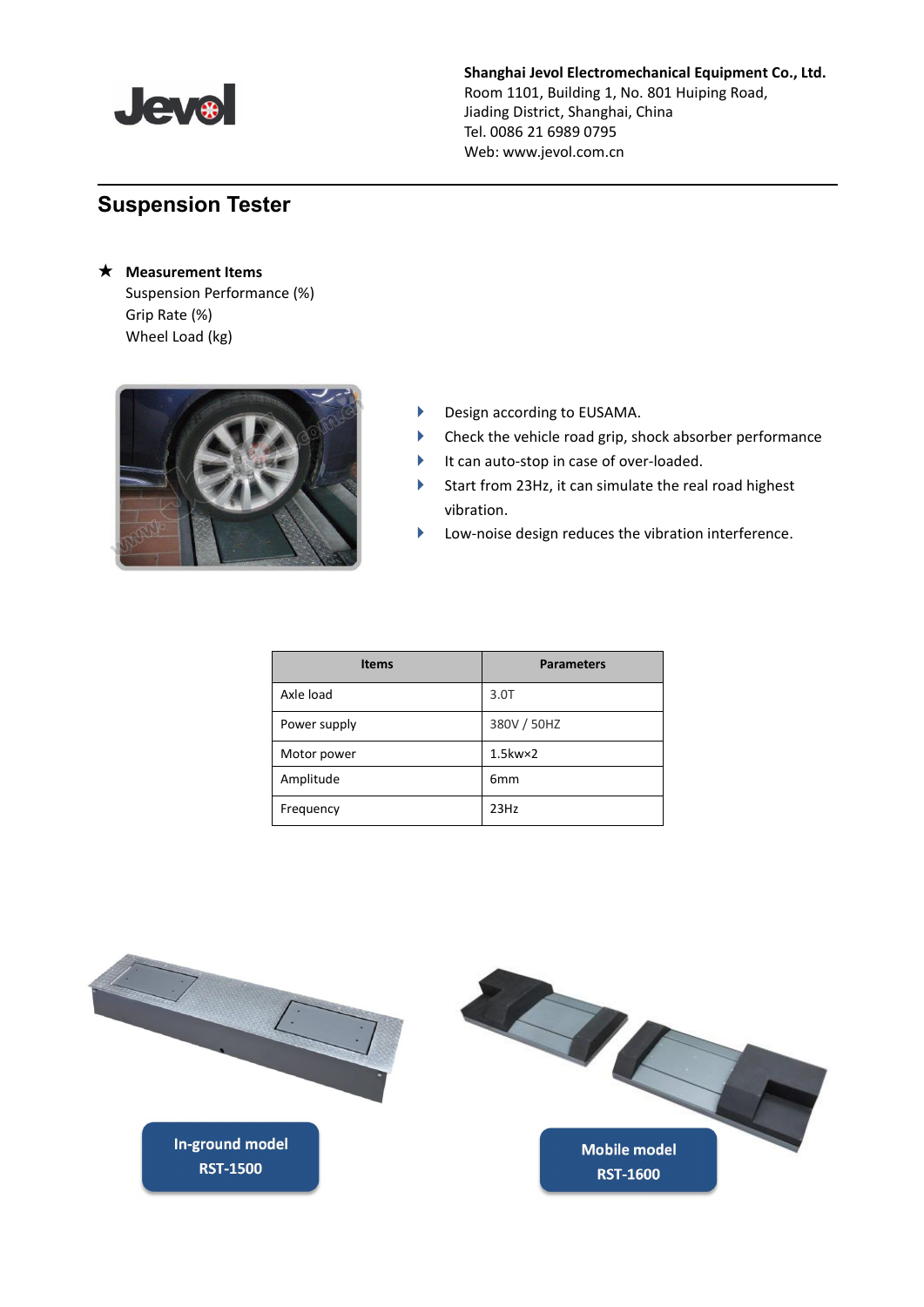

**Shanghai Jevol Electromechanical Equipment Co., Ltd.** Room 1101, Building 1, No. 801 Huiping Road, Jiading District, Shanghai, China Tel. 0086 21 6989 0795 Web: www.jevol.com.cn



## ★ **Control System**

- **Embedded industrial computer**
- $\blacktriangleright$  CPU: 2.4G
- Memory: 1G
- Hard disk: 160G
- Monitor: LCD 19"
- $\blacktriangleright$  Printer is option
- **Industrial computer has high anti-interference and anti-vibration performance. With good heat dissipation performance and long life time.**



- $\blacktriangleright$  Digital and pointer display the testing result directly.
- Self-diagnostic software check if the equipment all right before testing in case of wrong operation.
- Demo ensure the operator knows the software clearly.
- $\blacktriangleright$  Diversity and beautiful testing report also can customized.
- Database can search, delete, backup or restore the testing data.
- Multi-language function.